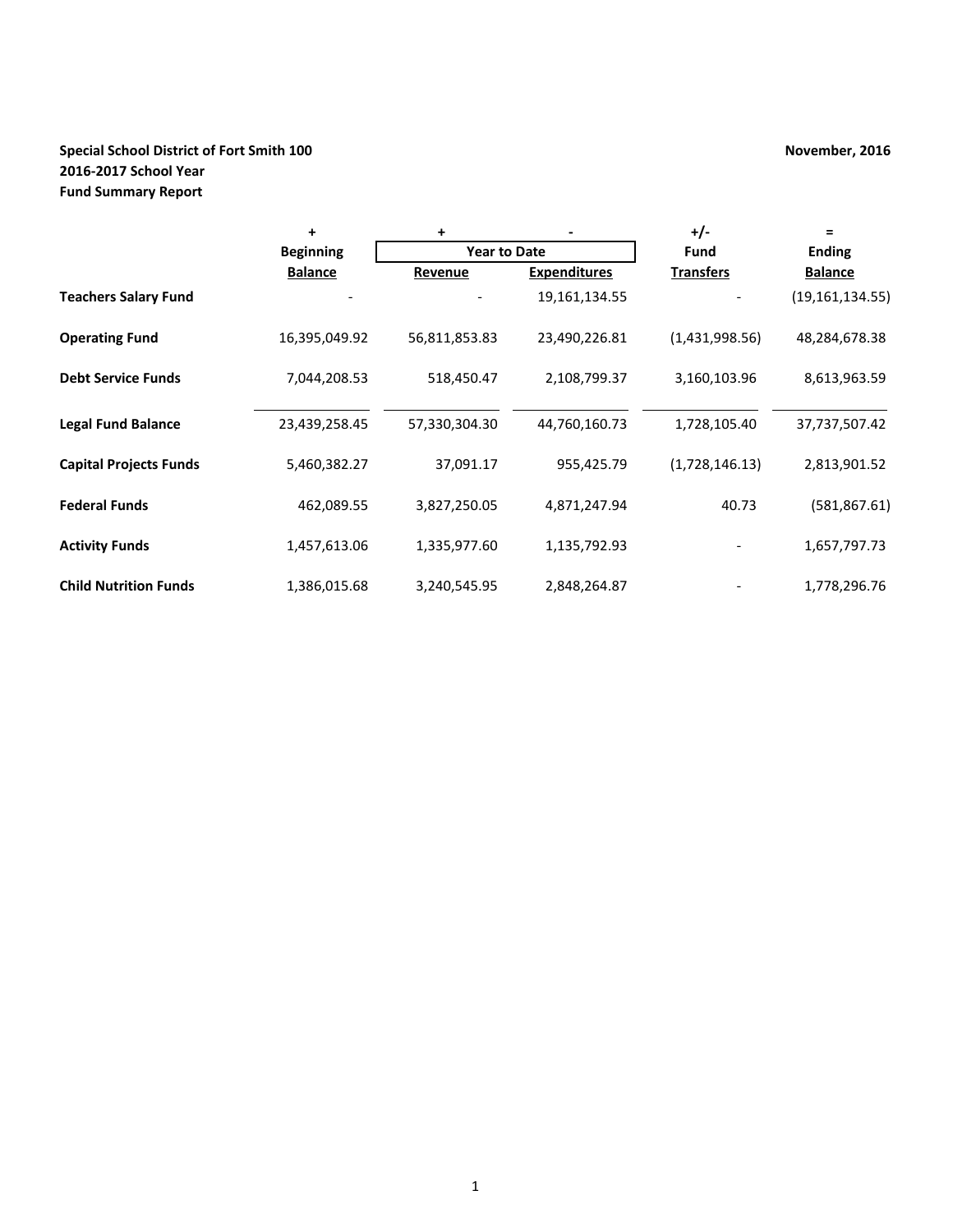## **Special School District of Fort Smith 100 November, 2016 November, 2016 2016-2017 School Year Revenue Report**

|                                             | November, 2016 | <b>Year to Date</b> | <b>Budget</b> | (Excess) or<br><b>Short of Funds</b> |
|---------------------------------------------|----------------|---------------------|---------------|--------------------------------------|
| Property Taxes - Jul-Dec                    | 20,108,514.62  | 28,244,806.79       | 33,679,250    | 5,434,443                            |
| Property Taxes - Jan-Jun                    |                |                     | 13,880,823    | 13,880,823                           |
| Property Taxes - Delinquent                 | 96,430.82      | 386,016.79          | 2,308,150     | 1,922,133                            |
| Property Taxes - Excess Comm                |                |                     | 1,007,165     | 1,007,165                            |
| Revenues in Lieu of Taxes                   | 386,555.22     | 455,998.46          | 504,655       | 48,657                               |
| Penalties/Interest on Tax                   | 5,979.73       | 17,329.07           |               | (17, 329)                            |
| <b>Interest Revenue</b>                     | 9,529.67       | 27,093.49           | 50,000        | 22,907                               |
| Contributions                               |                | 31,000.00           |               | (31,000)                             |
|                                             |                | 71,000.00           |               |                                      |
| Turf Sponsorships<br>Sale/Loss Compensation |                | 11,254.87           |               | (71,000)<br>(11, 255)                |
| <b>State Foundation Funding</b>             |                |                     |               |                                      |
|                                             | 5,212,308.00   | 20,849,232.00       | 57,335,434    | 36,486,202                           |
| 98% Uniform Rate of Tax                     |                |                     | 1,285,968     | 1,285,968                            |
| <b>Other Local Revenue</b>                  | 20,739.64      | 212,606.47          | 390,000       | 177,394                              |
| Daycare Fees                                | 18,165.00      | 68,881.00           | 191,122       | 122,241                              |
| Severance Tax                               |                | 437.72              | 1,000         | 562                                  |
| <b>Special Ed Supervision</b>               |                |                     |               |                                      |
| Special Ed Catastrophic                     |                |                     |               |                                      |
| <b>Residential Treatment</b>                |                |                     | 803,420       | 803,420                              |
| Professional Development                    |                | 371,213.00          | 371,213       |                                      |
| ALE                                         |                | 346,952.00          | 433,690       | 86,738                               |
| <b>ELL</b>                                  |                |                     | 1,264,089     | 1,264,089                            |
| <b>NSL</b>                                  | 996,826.00     | 3,987,304.00        | 10,965,083    | 6,977,779                            |
| <b>Workforce Centers</b>                    |                | 176,718.76          | 352,625       | 175,906                              |
| <b>General Facility Funds</b>               |                |                     |               |                                      |
| Debt Service Funds                          |                | 18,075.00           |               | (18, 075)                            |
| <b>Student Growth Funds</b>                 |                |                     |               |                                      |
| <b>College &amp; Career Readiness</b>       |                | 180,356.08          | 261,956       | 81,600                               |
| <b>Broadband Match</b>                      |                |                     |               |                                      |
| Other State Funds                           | 37,550.00      | 250,711.67          | 556,877       | 306,166                              |
| <b>Adult Education</b>                      | 119,281.04     | 306,801.19          | 1,141,755     | 834,954                              |
| State Preschool                             | 23,113.49      | 69,340.47           | 231,160       | 161,819                              |
| <b>ABC Grant</b>                            | 145,745.00     | 728,725.00          | 1,457,850     | 729,125                              |
| <b>Indirect Cost Revenue</b>                |                |                     | 184,298       | 184,298                              |
| <b>Total</b>                                | 27,180,738.23  | 56,811,853.83       | 128,657,581   | 71,845,730                           |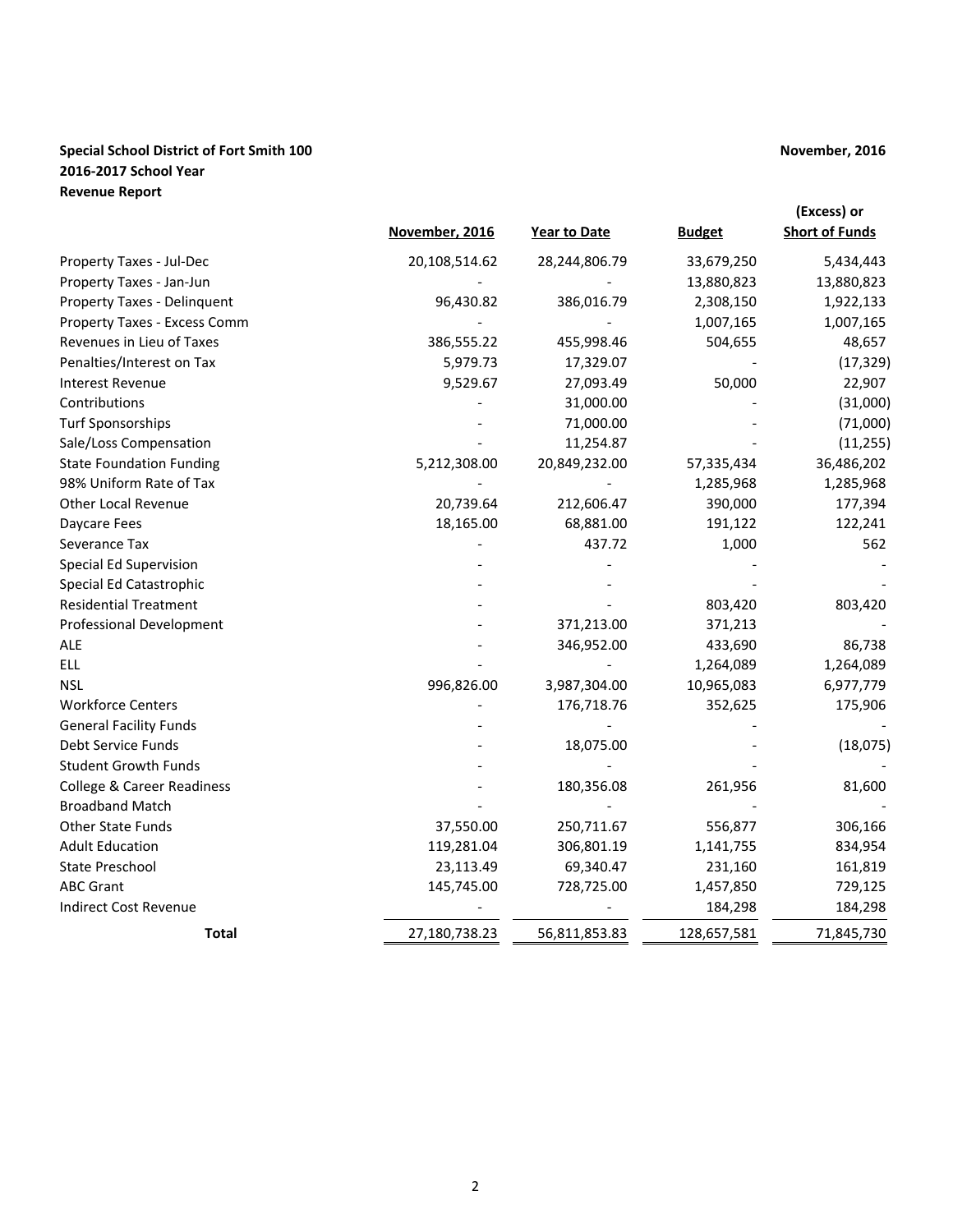## **Special School District of Fort Smith 100 November, 2016 November, 2016 2016-2017 School Year Expenditure Report**

|                                     | November, 2016 | <b>Year to Date</b> | <b>Budget</b> | (Overage) or<br><b>Left to Spent</b> |
|-------------------------------------|----------------|---------------------|---------------|--------------------------------------|
| <b>Teachers Salary Fund</b>         |                |                     |               |                                      |
| <b>Regular Education</b>            | 3,108,124.22   | 11,056,385.82       | 37,505,115    | 26,448,729                           |
| <b>Special Education</b>            | 459,965.45     | 1,598,793.08        | 5,288,252     | 3,689,459                            |
| <b>Vocational Education</b>         | 203,179.65     | 720,150.97          | 2,353,166     | 1,633,015                            |
| <b>Compensatory Education</b>       | 83,991.81      | 245,230.79          | 1,028,486     | 783,256                              |
| <b>Other Education</b>              | 198,500.37     | 675,267.73          | 2,364,303     | 1,689,035                            |
| <b>Pupil Services</b>               | 350,269.50     | 1,313,182.19        | 4,270,578     | 2,957,396                            |
| <b>Instructional Staff Services</b> | 444,458.05     | 1,805,629.75        | 5,527,442     | 3,721,812                            |
| <b>Administrative Services</b>      | 26,593.58      | 119,671.11          | 319,123       | 199,452                              |
| <b>School Admin Services</b>        | 360,517.04     | 1,539,276.91        | 4,387,427     | 2,848,150                            |
| <b>Central Services</b>             | 19,443.60      | 87,496.20           | 233,323       | 145,827                              |
| <b>Other Services</b>               | 50.00          | 50.00               |               | (50)                                 |
| <b>Totals</b>                       | 5,255,093.27   | 19,161,134.55       | 63,277,215    | 44,116,081                           |
| <b>Operating Fund</b>               |                |                     |               |                                      |
| <b>Regular Education</b>            | 1,387,788.88   | 6,339,457.65        | 18,225,790    | 11,886,333                           |
| <b>Special Education</b>            | 321,215.01     | 879,112.34          | 2,864,174     | 1,985,062                            |
| <b>Vocational Education</b>         | 64,370.62      | 281,297.11          | 830,251       | 548,954                              |
| <b>Compensatory Education</b>       | 37,554.03      | 448,334.79          | 1,078,153     | 629,818                              |
| <b>Other Education</b>              | 228,783.57     | 601,765.64          | 2,024,137     | 1,422,372                            |
| <b>Pupil Services</b>               | 382,807.13     | 1,444,160.53        | 4,700,283     | 3,256,123                            |
| <b>Instructional Staff Services</b> | 483,617.30     | 2,514,660.53        | 6,894,897     | 4,380,236                            |
| <b>Administrative Services</b>      | 42,294.02      | 203,490.44          | 646,315       | 442,825                              |
| <b>School Admin Services</b>        | 328,153.66     | 1,433,008.18        | 4,074,234     | 2,641,226                            |
| <b>Central Services</b>             | 269,921.01     | 1,289,036.18        | 3,496,819     | 2,207,783                            |
| Maintenance & Operations            | 1,157,201.68   | 5,951,309.10        | 15,003,336    | 9,052,027                            |
| <b>Pupil Transportation</b>         | 245,394.70     | 1,398,619.95        | 3,647,487     | 2,248,868                            |
| <b>Other Services</b>               | 253,430.80     | 705,974.37          | 2,367,788     | 1,661,813                            |
| <b>Totals</b>                       | 5,202,532.41   | 23,490,226.81       | 65,853,665    | 42,363,440                           |
| <u>Debt Service Fund</u>            |                |                     |               |                                      |
| Principal                           | 185,000.00     | 842,696.92          | 2,662,697     | 1,820,000                            |
| Interest                            | 443,016.67     | 1,260,408.76        | 2,366,644     | 1,106,236                            |
| Dues and Fees                       | 1,173.50       | 5,693.69            | 100,000       | 94,306                               |
| <b>Totals</b>                       | 629,190.17     | 2,108,799.37        | 5,129,341     | 3,020,542                            |